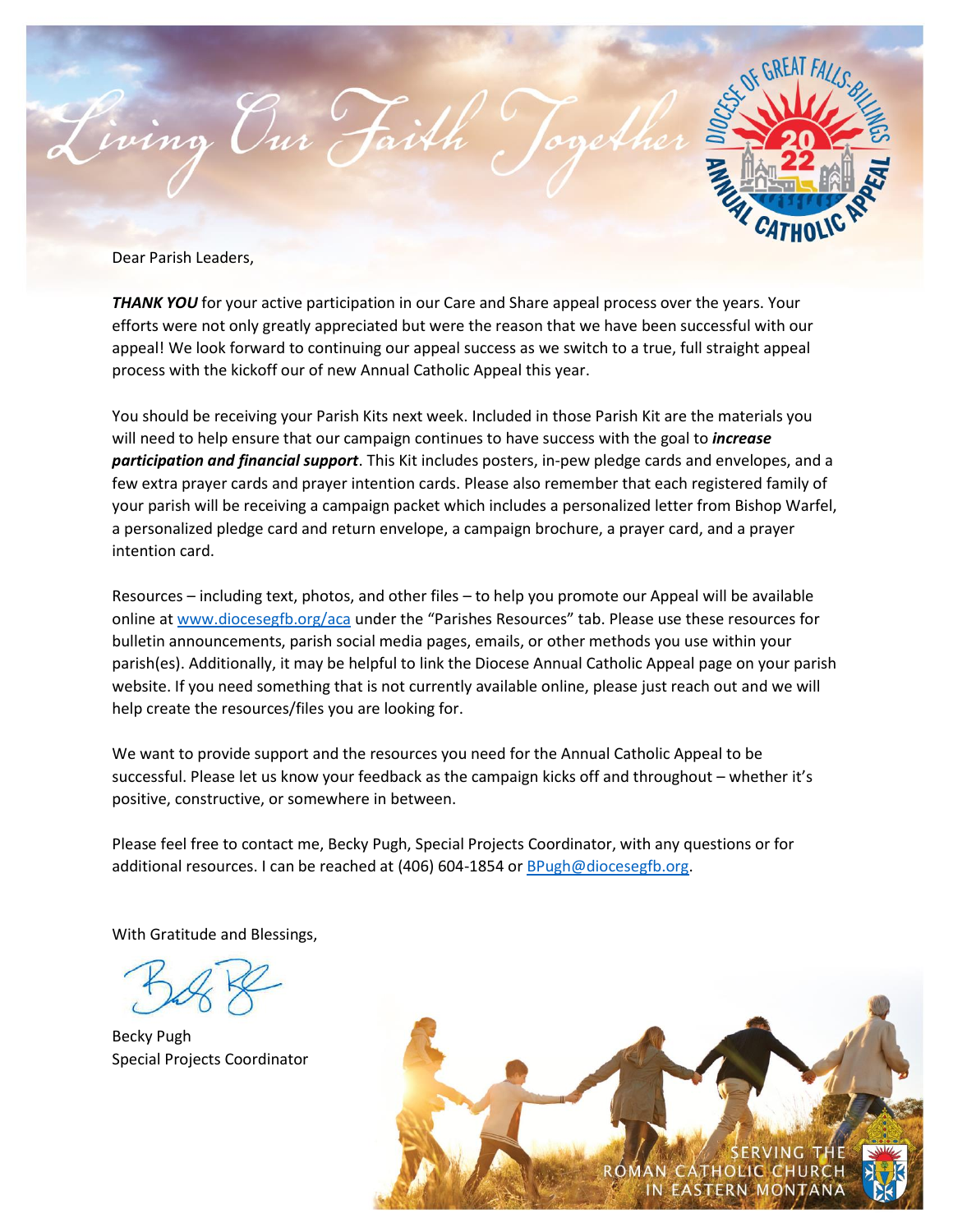

# **2022 Annual Catholic Appeal Parish Guide**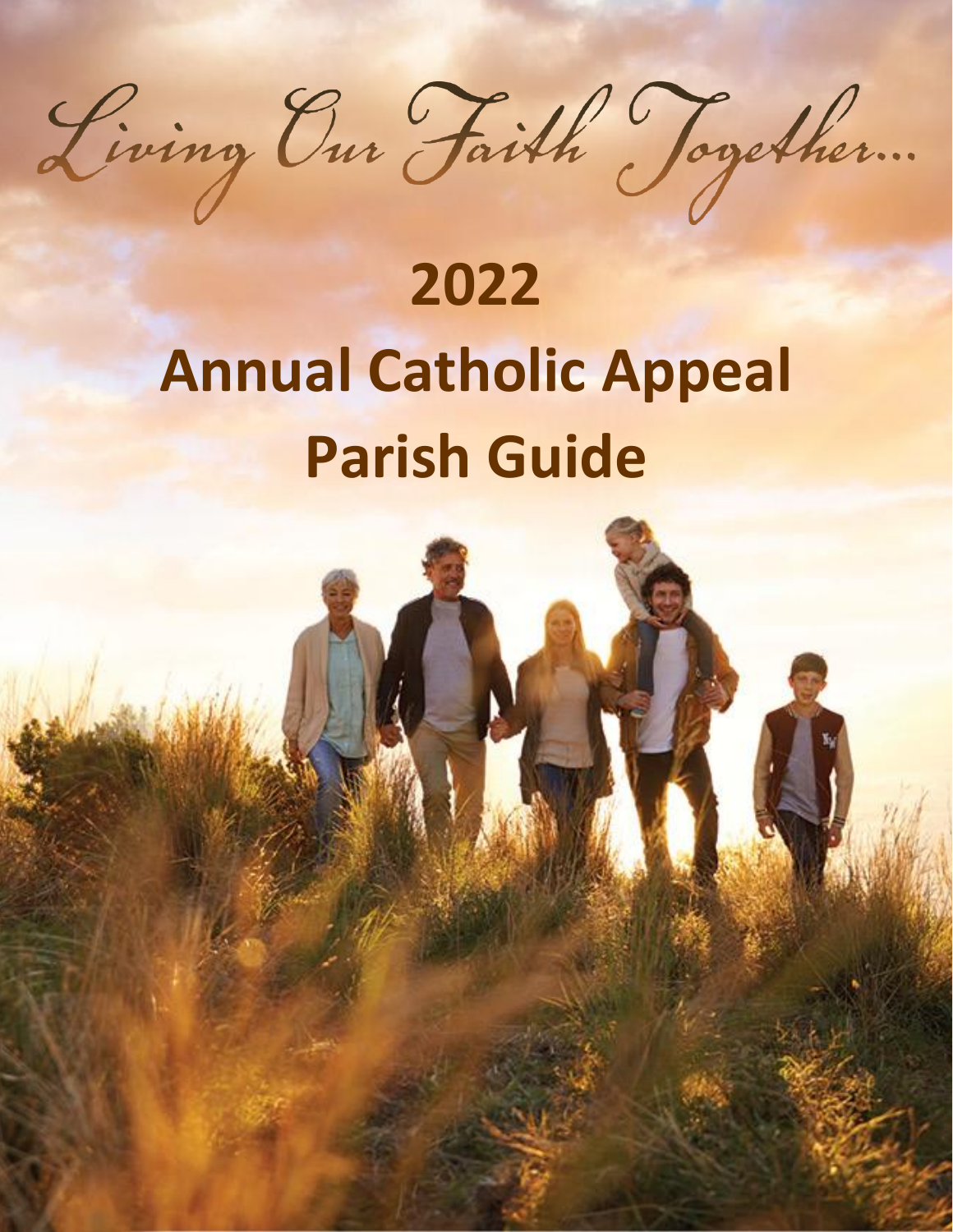# **TIMELINE & INSTRUCTIONS**

## **MARCH 15th – 2:00 pm MST**

- Webinar: Practical, Step by Step Guide for a Successful Appeal in your Church
- Co-Led by OSV and the Diocese of Great Falls-Billings
- Register at: **<https://attendee.gotowebinar.com/register/3862047108669391886>**

#### **MARCH 19th and 20th**

- This weekend has been designated as **Announcement Weekend**.
- This weekend is an opportunity for you to introduce the Annual Catholic Appeal with the theme "Living Our Faith Together" and inspire your parishioners to prayerfully consider giving to this campaign. Encourage everyone to give what they can, whether that's matching or increasing their donation from last year or giving for the first time. Ask that they watch for their packet from Bishop Warfel that should be arriving during the upcoming week and ask for them to consider saying "yes" to supporting this year's appeal knowing that they are helping our eastern Montana Catholic brothers and sisters to begin "Living Our Faith Together" through their generosity. Remind and ask your parishioners to bring their pledge cards and envelopes with them to Mass the following weekend to participate in Commitment Weekend.

## **WEEK OF MARCH 21, 2022**

- **Parish Kits will be arriving to your Parish.** These kits include everything you need to conduct a successful appeal campaign including posters, in-pew pledge cards and envelopes, the instruction sheet/timeline, along with a few extra prayer cards and prayer intention cards. *Remember that cluster churches will receive one kit to the primary parish in a cluster, unless previously requested otherwise.*
- **Campaign packets will be arriving in the homes of all registered families** of the Diocese using the information listed in the Parish Soft database maintained at the Parish level. These packets will include a personalized letter from Bishop Warfel, a personalized pledge card and return envelope, a campaign brochure, a prayer card and a prayer intention card.
	- $\circ$  If any families report that they did not receive a packet, please ensure that they are registered and entered in Parish Soft and then let the Chancery know and we will mail a packet to them.

#### **MARCH 26th and 27th**

- This weekend has been designated as **Commitment Weekend**.
- Please have the posters that came in the Parish Kit posted at visible areas where parishioners will see them including doors people come in and leave through, bulletin boards people see as they come for after Mass coffee, etc.
- This weekend's purpose is to have parishioners pledge and/or give their gift as early as possible in the campaign. You can use this time to assure parishioners that their contributions are essential and will be used to benefit the diocesan ministries and services that no one church could do alone.
- Please see the **IN-PEW PROCESS FOR COMMITMENT WEEKEND** that follows this timeline.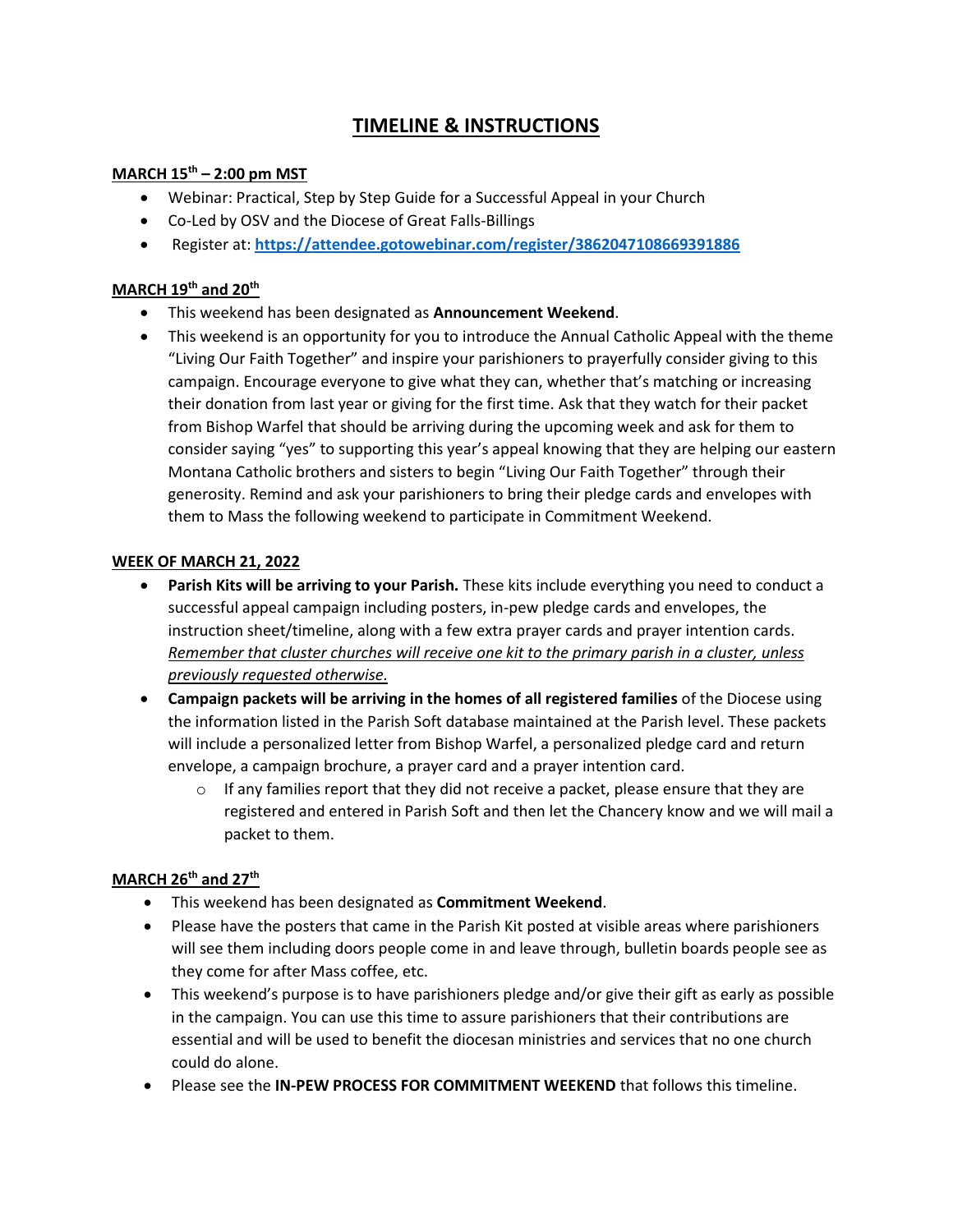## **MARCH 28th and thereafter**

- Discussing, encouraging and inspiring parishioners to remember the Annual Catholic Appeal in their prayers and with their pledges/donations should continue. We have sample messages that can be shared later in this guide. Please mention the ACA during announcements, through your parish website, social media and in weekly bulletins.
	- $\circ$  Remember to check out Parish Resources on our website ACA giving page. We will also be sending out emails with ministry spotlights, goal progress, etc.
- Pledge cards turned in to your parish should be forwarded to the Chancery *at least weekly* throughout the campaign. It is important that your parishioners write the check to: Diocese of Great Falls-Billings. If the check is made out to your parish – you have two options:
	- o As the parishioner to rewrite the check payable to the Diocese.
	- $\circ$  If you do not want to ask them to rewrite the check, then a copy of that check should be made – then a parish check should be written and mailed to the Diocese with a copy of the original parishioners check, which allows us to thank the donor appropriately. *However, legally you are then required to write the tax letter for that donation.*
- Personalized thank you letters from Bishop Warfel will be mailed out regularly as the donations are received at the Chancery.

## **WEEK OF MAY 15th**

- Second mailing will be arriving in the homes of registered families that have not yet given to the Appeal.
- This is a good week to share more about the Annual Catholic Appeal, similar to Commitment Weekend. Let parishioners know that the goal is to have everyone give, whether that be matching last year's donation or giving just a little bit more or if it is their first time giving. Remind them that every donation counts, no matter how much it is. If you have a parishioner who is particularly supportive or has benefited in some way from the past Care & Share Appeals – invite them to share what the ACA means to them. If you don't have someone to share – then perhaps pick one or two of the ministries the ACA supports and talk about them to inspire parishioners to give.

#### **WEEK OF JULY 24th**

- **This is Wrap-Up Weekend.** Active ACA campaign comes to a close this week. Donations and pledge fulfillment will still be accepted through December 31, 2022. However, we will not be actively campaigning for further donations.
- This is a good weekend to CELEBRATE what your parish(es) have done to contribute to the ACA and the work that can be done because of those gifts, because we are "Living Our Faith Together." Report on the appeal results to date and thank your parishioners. Remind those who have not yet given that it is not too late to make a pledge. Encourage them to use the pledge cards and envelopes (with pens) available in the pews.

#### **JULY 27th**

• We ask that you please remove all promotional materials for the 2022 campaign from your parishes. If there are any donations that come in after July 27<sup>th</sup>, please continue to forward those to the Diocese.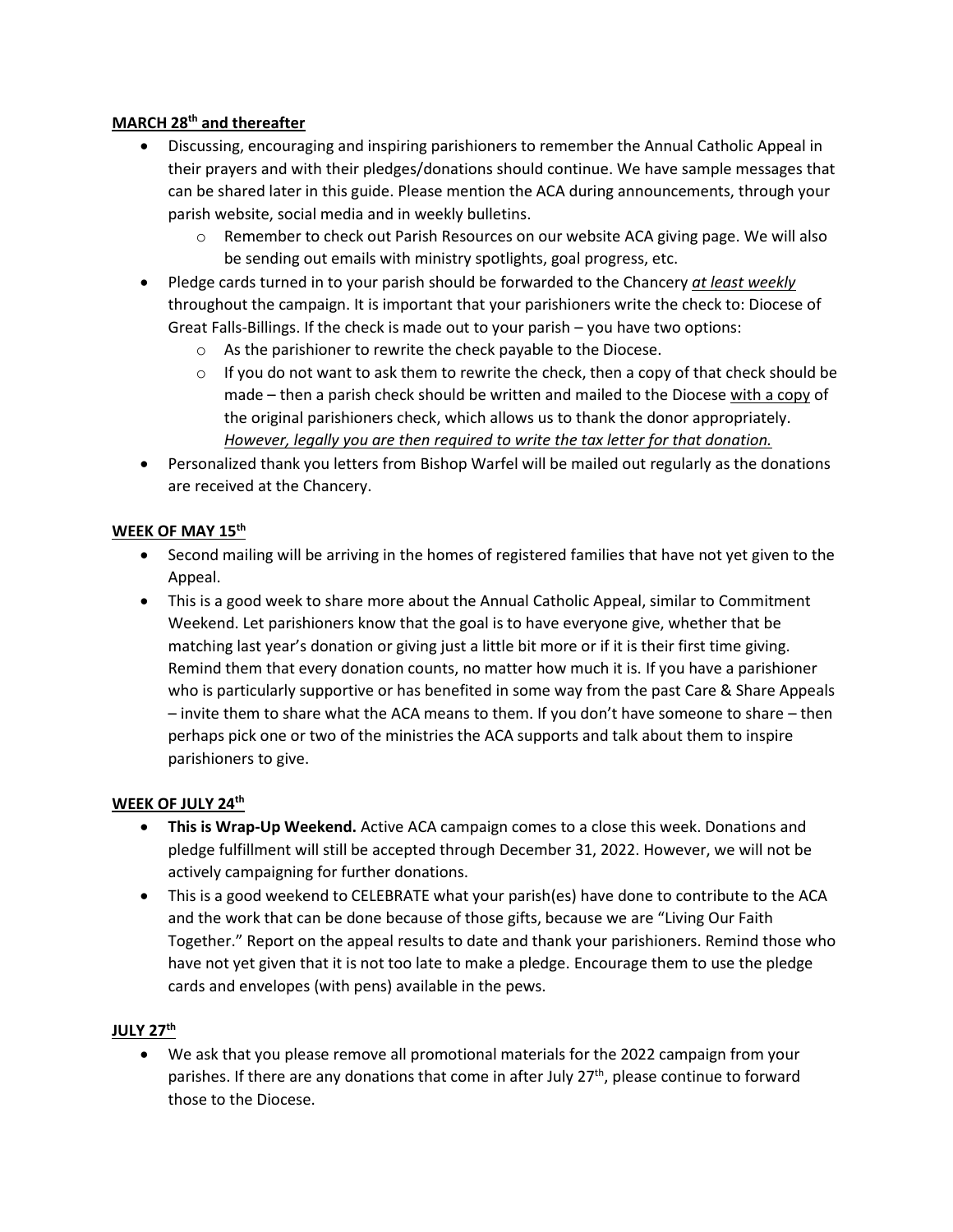# **ANNOUNCEMENT WEEKEND**

#### 1) Announcement weekend is **March 19th & 20th**

- 2) This weekend is an opportunity for you to introduce the Annual Catholic Appeal with the theme "Living Our Faith Together" and inspire your parishioners to prayerfully consider giving to this campaign. Encourage everyone to give what they can, whether that's matching or increasing their donation from last year or giving for the first time. Ask that they watch for their packet from Bishop Warfel that should be arriving during the upcoming week and ask for them to consider saying "yes" to supporting this year's appeal knowing that they are helping our eastern Montana Catholic brothers and sisters to begin "Living Our Faith Together" through their generosity. Remind and ask your parishioners to bring their pledge cards and envelopes with them to Mass the following weekend to participate in Commitment Weekend.
- 3) If you have already received your Parish Kit please ensure that you have posters up in areas of high visibility. (Please do not yet use the Prayer Cards to Pledge Cards and envelopes.)

#### 4) EXAMPLE:

"The 2022 Annual Catholic Appeal kicks off with Commitment Weekend next week, March 26<sup>th</sup> and 27<sup>th</sup>. This year we are focusing on "Living Our Faith Together" and the Annual Catholic Appeal provides each of us a way to begin doing that through pledging to support the ministries of the Diocese that are at work every day in eastern Montana. I encourage you to prayerfully consider giving to this appeal. Perhaps, you can match, or increase, your gift from last year. Or, for some of you, perhaps you can pledge for the first time. It does not matter how much you give, just that you give what you are able. Every gift helps. Watch your mailbox for a letter from Bishop Warfel this week. Please look over the brochure to see all the wonderful ministries that are supported through our gifts to the ACA. These are priorities and needs facing our Diocese that a single parish alone cannot address. Be assured that it is through your generosity, we will grow as a family of faith, overcoming obstacles and challenges while helping others to do the same. I ask that each of you respond to Bishop Warfel's invitation to support this annual campaign by returning your pledge or gift to the Bishop's office next weekend or soon thereafter. Please bring your pledge card and envelope with you next week. If you do not receive one, please let me know. Your support will help our parish and thousands of our Catholic brothers and sisters in our Diocese."

#### 5) EXAMPLE:

"Living Our Faith Together. You are going to hear this idea expressed over and over as we kick of the 2022 Annual Catholic Appeal with Commitment Weekend next weekend, March 26<sup>th</sup> & 27<sup>th</sup>. The theme for the appeal this year is "Living Our Faith Together" and gives us a wonderful message to celebrate as we pledge our support to the ministries and programs provided to not only our parish but also across eastern Montana through the Diocese. I encourage you to prayerfully consider giving to the appeal this year. Every gift counts and no gift is too small. Please consider matching or giving just a bit more than you did last year. And for those of you who haven't given previously, please consider giving for the first time this year. Bishop Warfel has mailed out letters that you should be receiving in your mailboxes this week. Look that over and bring your pledge card and envelope to Mass next week. Remember, that it is through your generosity we begin "Living Our Faith Together."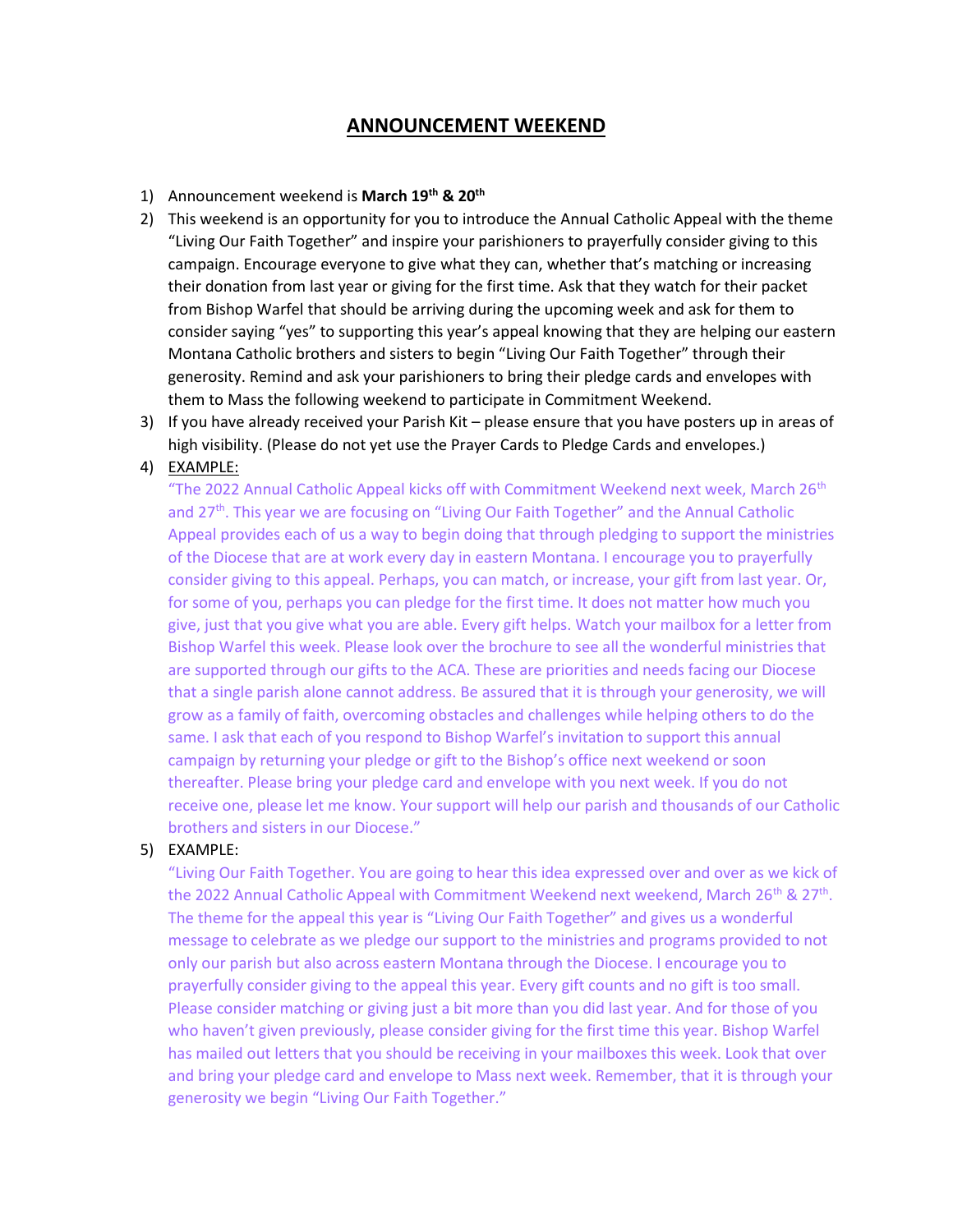# **IN-PEW PROCESS FOR COMMITMENT WEEKEND**

#### **1) STARTING MASS ON COMMITMENT WEEKEND – March 26th & 27th**

We recommend and encourage each parish to focus on the Annual Catholic Appeal at the very beginning of Mass. The celebration of Mass should begin as it does each week with the procession to the alter with the Gathering Song, Sign of the Cross and the Greeting. Then, invite the assembly to be seated and call attention to the Annual Catholic Appeal Commitment Weekend. Afterward, invite the assembly to stand and continue with the Mass as usual, beginning with the Penitential Act.

## **2) PRESENTATION AT MASS – immediately following the Greeting**

Pastor: "Good Morning! (Good Evening!) Today, as we celebrate Commitment Weekend for the Annual Catholic Appeal. We are blessed to have a faith-filled and generous parish community. Your sacrifice impacts the mission and ministries of our Diocese. I say "our Diocese" because our Bishop provides support where no parish alone can meet the faith community's needs. The Annual Catholic Appeal supports a wide variety of ministries to help with *Living Our Faith Together in our homes, in our churches and in our communities.*"

\*\*If you have video capacity – this is a good place to play the video of Bishop Warfel from the Diocese webpage or YouTube page. Introduce the video by saying, "Let us take a moment and listen to a message from Bishop Warfel on the new Annual Catholic Appeal with stories of a few ways your gifts to the ACA impact the ministries of the Church that support our families throughout eastern Montana." After the video, "Thank you for your attention in watching a video that highlights just a few of the programs supported by the Annual Catholic Appeal."

#### **3) IN-PEW GIFT REFLECTION AND PLEDGE – immediately following the Homily**

Pastor: "We are a truly blessed community to have the opportunity to support and grow these critical and essential areas of church work. As you consider your gift to the year's Annual Catholic Appeal, please remember that 100% - yes, 100 percent – of your gifts support these and other programs and ministries within the Diocese and our own parish. I'd like to pause here and ask each of you to take a moment to reflect on your intended gift to the Annual Catholic Appeal. Then, renew your pledge – or make a gift for the first time – by filling out the Pledge Card that you brought with you or that are being passed out or for the first time, you can also take out your phones and use the cameras to scan the QR code on the pledge card or flyer in your pew."

#### **4) DISTRIBUTE PLEDGE CARDS, ENVELOPES, PENS/PENCILS**

Pass out Pledge Cards, envelopes and pens/pencils to those that need them. This is an active step and therefore, you are best to ask Ushers or a children's group to pass out the pledge cards, envelopes and pens/pencils at this time. (Do not have the pledge cards in the pews ahead of time, wait for this step.)

#### **5) FILLING OUT and COMPLETING the PLEDGE CARD – following Step #3**

Pastor: "Each head of household should now have a Pledge Card and envelope. You may have remembered to bring your Pledge card from the letter you received in the mail, or you may have already made your pledge through the Diocese. If not, I encourage each head of household to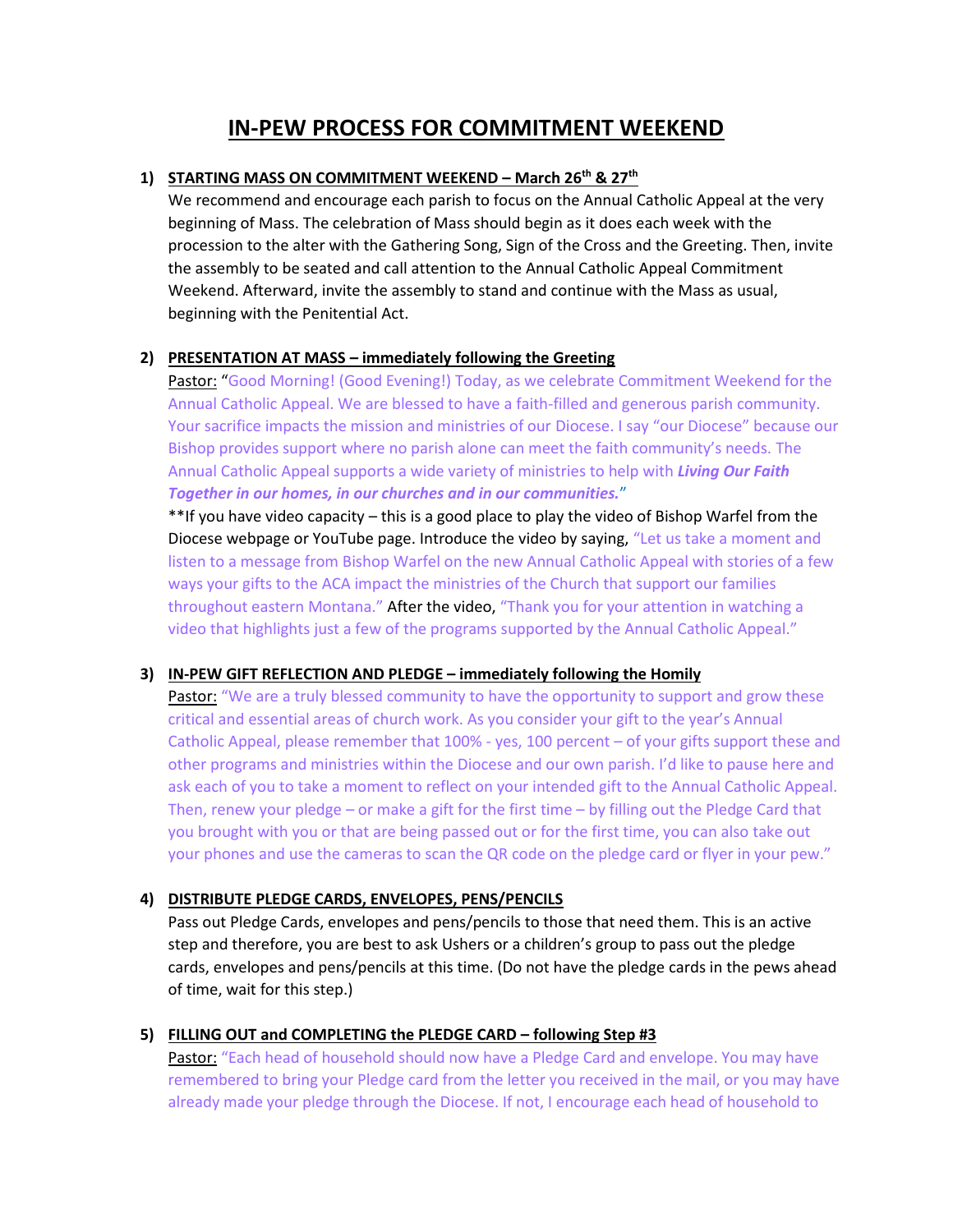submit a Pledge Card today. Now, please join me in filling out the Pledge Card line by line, starting with our name." (Smile and say) "Please write neatly." *(Pastor/leadership at alter should fill out a Pledge Card with parishioners.)*

"Let's now move to filling out our address… and then our pledge intention information." (When the congregation is looking up toward the alter, say:) "Thank you!" Let us complete our commitment to serve our communities through the Annual Catholic Appeal by coming together as a community of faith and putting our Intention Card in the basket at the altar. The ushers will release and direct each pew. We invite you to approach the altar as a family to present your pledge for the Annual Catholic Appeal."

## **6) PRESENTATION OF PLEDGE CARDS – following Step #5**

(Ushers direct pews and procession to present Pledge Cards/Envelopes) Organist should play a celebratory song during the procession. When the procession ends: Pastor: "On behalf of Bishop Warfel and myself, but most especially on behalf of those who will benefit from your generous and prayerful gifts, I thank you for your support, commitment, and loving response to God through the Annual Catholic Appeal."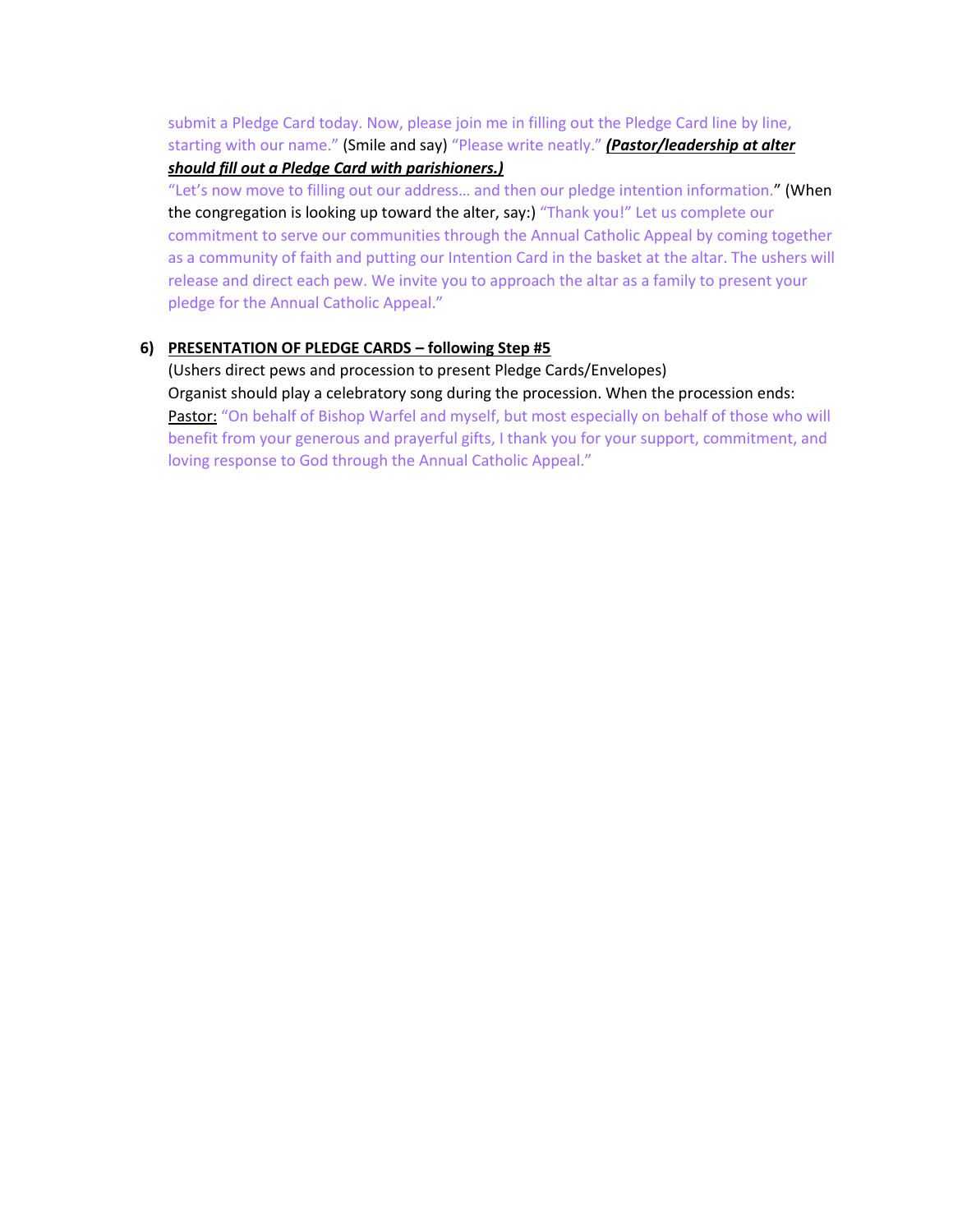# **SAMPLE ANNOUNCEMENTS FOR SUBSEQUENT WEEKS DURING THE CAMPAIGN**

- Thank you to all who have responded so generously to the Annual Catholic Appeal. The success of this campaign depends on the faithful, steadfast and devoted members of our faith family both here in our own parish and throughout the Diocese. Your support is greatly appreciated, for it is through your sacrifice and deep convictions that we may grow as a faith community and will continue Christ's work across eastern Montana.
- The Annual Catholic Appeal campaign is in progress! "Living our Faith Together" has enabled us to come together as a family of faith and ensures our gifts touch the entire faith community of the Church of Eastern Montana. Your support is received with great gratitude and conviction that we are growing as a family of faith, sharing in toils and happiness together, all while being molded into the image of God.
- The 2022 Annual Catholic Appeal calls each of us to step forward in our faith by sharing our gifts and blessings with our brothers and sisters in faith. If you have not already done so, please take this opportunity to review your campaign packet and prayerfully consider a contribution to aid in the support of the greater Catholic community of the Diocese of Great Falls-Billings.
- "Living Our Faith Together" was the theme selected for the Annual Catholic Appeal this year. This offers each of us the opportunity to support brothers and sisters in faith throughout the Diocese of Great Falls-Billings. No gift is too large or too small. Especially now, many are struggling to do the work of the Lord! If you have not already made an offering, please kindly consider a contribution today.
- Thanks, and many blessing to all who have made a 2022 Annual Catholic Appeal campaign contribution! As we continue "Living Our Faith Together" we have collected \$\_\_\_\_\_\_\_\_ as our parish community. All gifts are used to support the Church of Eastern Montana to grow and move forward as a family, sharing all that the Lord has given us! (Contact Becky at the Chancery to get your Parish Total, if needed.)
- Let us celebrate! We have been "Living Our Faith Together" through the gifts that have been made to the 2022 Annual Catholic Appeal. I hope that you have read through the campaign packet you received at home and have been reading the ministry spotlights in our bulletins. When you give to the ACA, you support each of those ministries and help to build the Church in Eastern Montana. Thank you for all you have given through prayer and contributions. If you have not yet given, it's not too late. Please consider filling out your pledge card today.
- As we continue our Annual Catholic Appeal, thank you for your prayers and your donations. For those of you who have given, your money is already being put to work for our Catholic family in eastern Montana. Remember that we reap what we sow, and in giving – blessings are returned. Please keep the appeal and the work of the Church in your prayers, and if you have not yet given, I ask that you prayerfully consider giving your pledge today.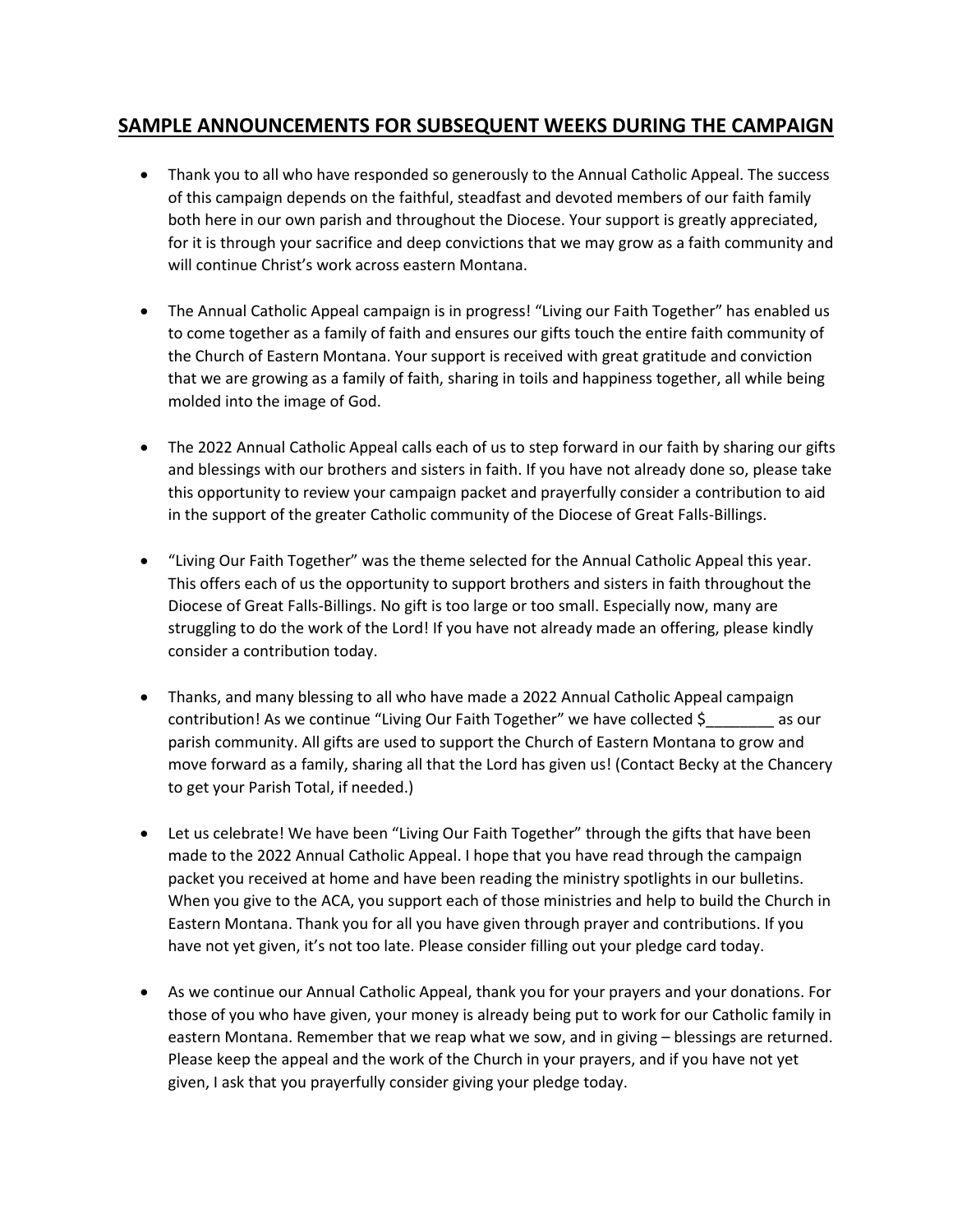# **SAMPLE ANNOUNCEMENTS CONTINUED**

- Thank you to everyone who has already supported the 2022 Annual Catholic Appeal. I am inspired by your generosity! So far \_\_\_\_% of <PARISH NAME> households have acknowledged God's gifts to them by contributing and pledging to give. If you have not already supported the campaign, I ask you to do so today – whether that is as soon as you get home or by completing the pledge card which can be found <wherever you have them>. Bishop Warfel extends his deep gratitude. He thanks you, as do I, for helping to make the Annual Catholic Appeal a success for our Diocese.
- Once again, I want to celebrate the contributions that our Diocese has already received. To date, \_\_\_\_\_% of household from our parish have made pledges or given gifts. We are very encouraged at this point but still need the rest of the parish to support the campaign. Ideally, we would like to have 100% participation. Every gift matters! For those of you who haven't yet returned your pledge envelope, I ask you to please do so soon. This will help us complete the campaign in a timely manner. Allow me to join Bishop Warfel in saying, "Thank you for making the 2022 Annual Catholic Appeal a success for our Diocese. "
- Our gifts to the Annual Catholic Appeal DO make a great difference! By joining with our Catholic brothers and sisters in Eastern Montana to support the ministries of our Diocese, we help to ensure that we are a family united by Christ who are "Living Our Faith Together."
- One of the most basic needs for us as a Catholic family is that we are served sacramentally. This is one of the most basic ways that we are "Living Our Faith Together." Through your gifts to the Annual Catholic Appeal, you ensure that we have support to the nearly 100 parishes and missions throughout Eastern Montana. This cannot be done without your support. Please, if you have not yet given, prayerfully consider your gift to the ACA now. Every gift matters and ensures that all of our 30,000+ Catholic family can be served sacramentally.
- I am inspired by how our parish is "Living Our Faith Together" during this 2022 Annual Catholic Appeal. Your support helps our Diocese reach our goal and ensures that we can continue the work of the Church through all of Eastern Montana. If you have not yet had the opportunity to make your pledge or gift, envelopes are still available and can be found <wherever you have them>. Be assured that your gift will benefit parishes and Catholics throughout our entire Diocese.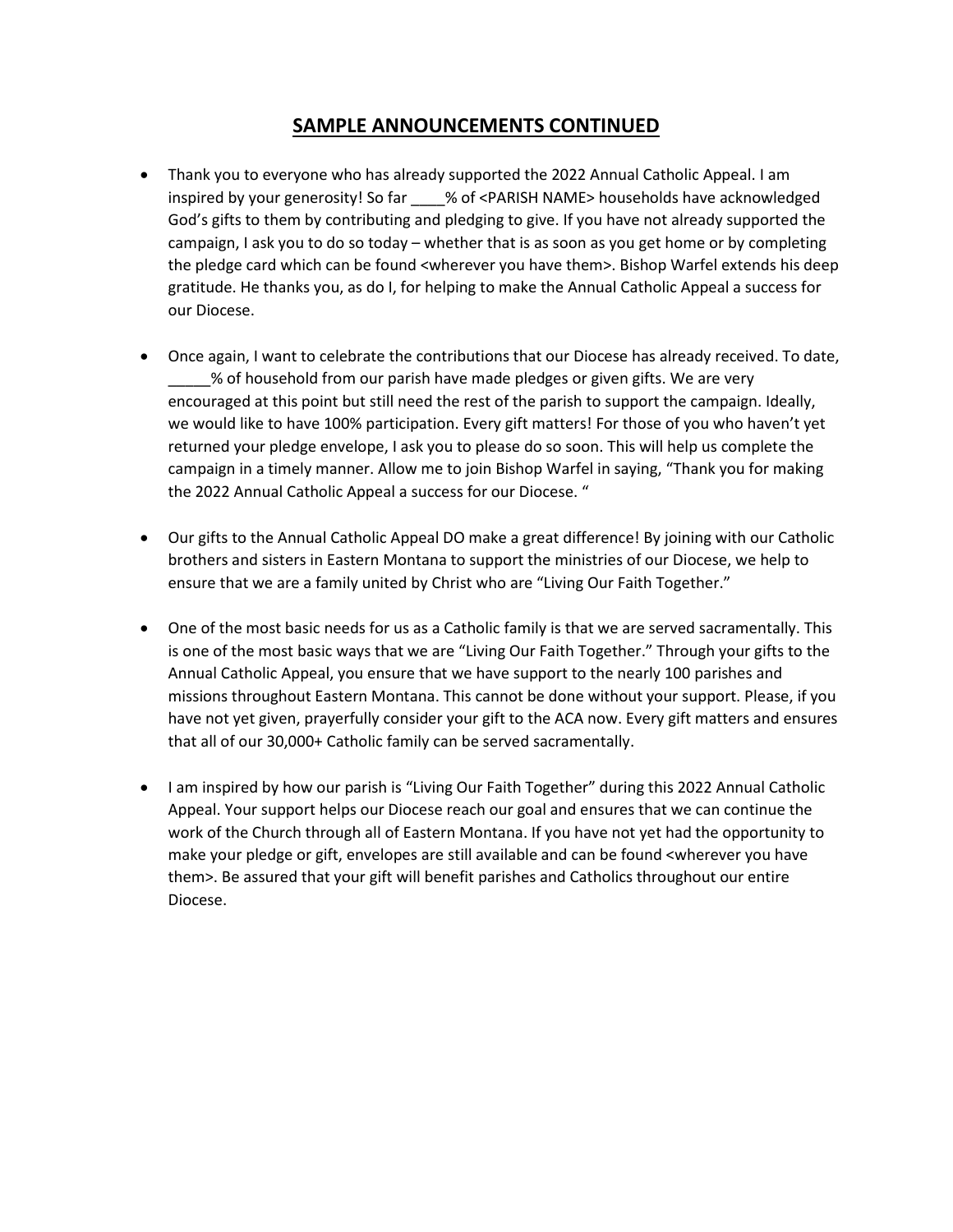# **SAMPLE PRAYERS OF THE FAITHFUL**

Choose one of the following, or write your own, to use each week through March 27 – July 27, 2022. This is a good way to ensure that we are continuing to focus each week on the Annual Catholic Appeal, and we appreciate prayer contributions in addition to financial gifts.

- For all who are in need within our Diocese of Great Falls-Billings; may we be grateful stewards of the many blessings that God has given to us and support the 2022 Annual Catholic Appeal… We pray to the Lord.
- For the ministries and services supported by our contributions to the Annual Catholic Appeal; may their works be fruitful as they continue to serve the needs of parishes and parishioners within our Diocese… We pray to the Lord.
- That we may draw closer to Christ by following His example of caring during this year's annual Diocesan appeal… We pray to the Lord.
- That God will accept the gifts given to the Annual Catholic Appeal this year and use them to increase acts of holiness throughout our vast Diocese… We pray to the Lord.
- That we truly begin "Living Our Faith Together" through our gifts and acts of service during this year's Annual Catholic Appeal… We pray to the Lord.
- For all the parishes and all our brothers and sisters in Christ throughout the Diocese that we help through our support of the Annual Catholic Appeal… We pray to the Lord.
- May God continue to Bless <Parish Name> and the Diocese of Great Falls-Billings; strengthen our faith; and grant us a spirit of oneness by open our hearts to the Annual Catholic Appeal… We pray to the Lord.
- For all Catholics throughout the Diocese of Great Falls-Billings, may we be one in the good will of Christ by supporting the ministries of the Annual Catholic Appeal… We pray to the Lord.
- That we, the faithful of <Parish Name>, unite our support for the mission and ministries of our Diocese by participating in the Annual Catholic Appeal… We pray to the Lord.
- That as we participate in the 2022 Annual Catholic Appeal, we grow even closer to Christ, proclaiming His message of love, salvation and mercy… We pray to the Lord.
- That our gifts to the 2022 Annual Catholic Appeal properly reflect our gratitude for the graces that God has given us… We pray to the Lord.
- In gratitude for all who have responded to this year's Annual Catholic Appeal, that their generosity may be rewarded with growth, love and joy that giving brings… We pray to the Lord.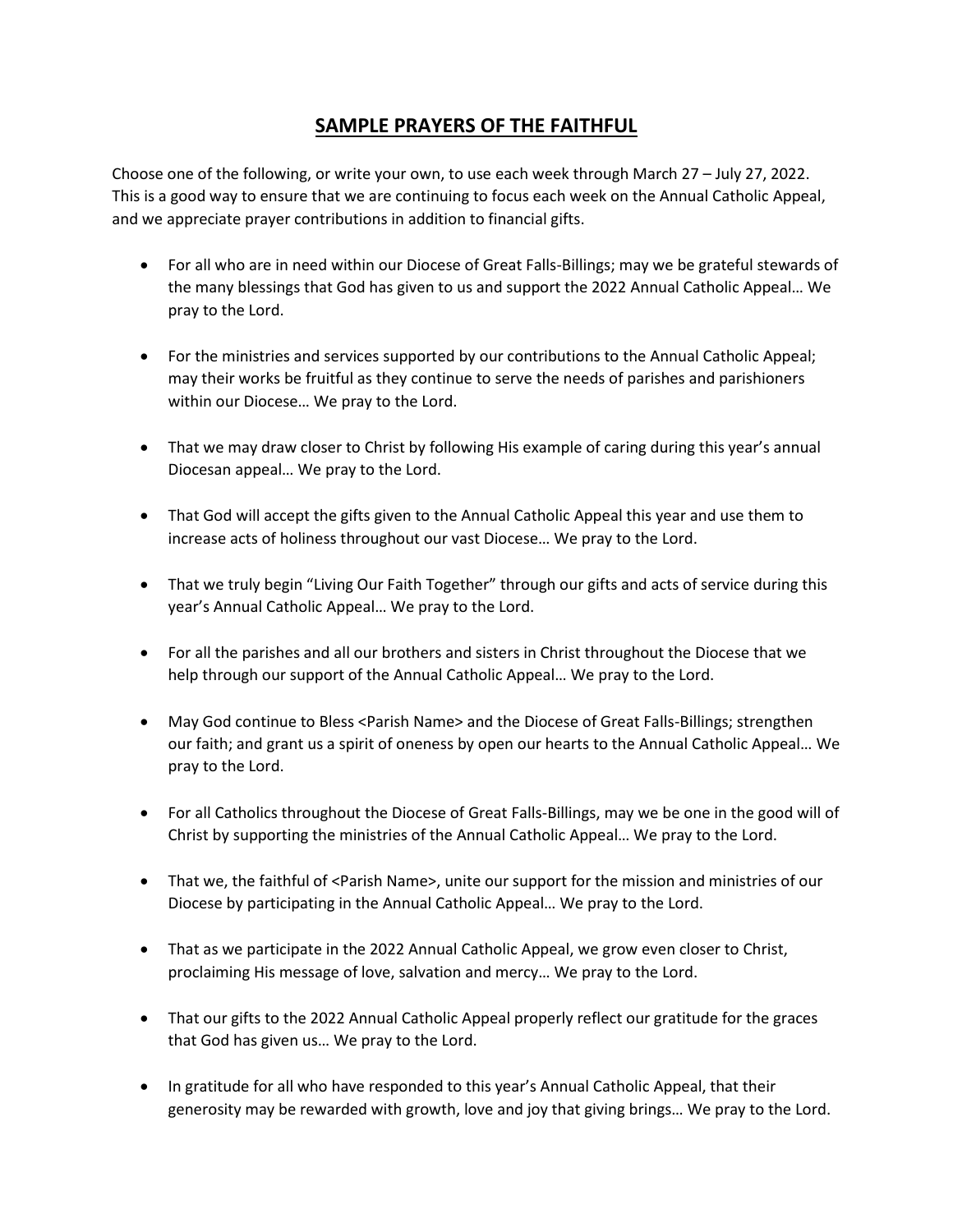# **BEST PRACTICES FOR SUCCESS**

- Provide coffee and donuts (or hospitality) on Commitment Weekend at all Masses.
- For both Announcement and Commitment Weekend Be prepared! Plan and rehearse these processes in advance, include facilitators, ushers and the organist (as applicable).
- If you are using Bishop Warfel's video test out the equipment & volume ahead of time.
- During Commitment Weekend: Be sure to hand out the pledge cards and envelopes, do not just leave them in the pews. Do not collect the pledge cards with the general offertory.
- Enlist children to pass out/collect the cards (coordinate in advance) for Commitment Weekend.
- Have a coordinator at the back of the church facilitating the pledge card collection process or for parishioners to contact with questions.
- Include the Annual Catholic Appeal in your Prayers for the Faithful each week.
- Share the Diocese ACA webpage on your website, so pledges are made directly to the Diocese.
- Remind people it is important to participate no matter how small the gift.
- Remain positive and treat the entire process as a celebration. The positive support of a Pastor can make or break a campaign. It is very important that Pastors show strong active leadership and involvement throughout the appeal.
- Share with parishioners how the Annual Catholic Appeal impacts your parish. Share the stories of the ministries and programs that the ACA supports.
- Recruit enthusiastic parishioners to speak on the importance of supporting the ACA, it doesn't need to always come from the Pastor.
- Use bulletin announcements, articles on your website or social media and announcements at the end of church throughout the entire campaign to stay focused on how we "Live Our Faith Together" through the ACA.
- Strive for participation from every person or family. Suggest giving a specific gift amount. We usually encourage 1% to the Diocese following the Church's suggested formula for tithing:
	- o 5% to your parish
	- o 4% to charitable interest that support Catholic teaching
	- o 1% to your Diocese